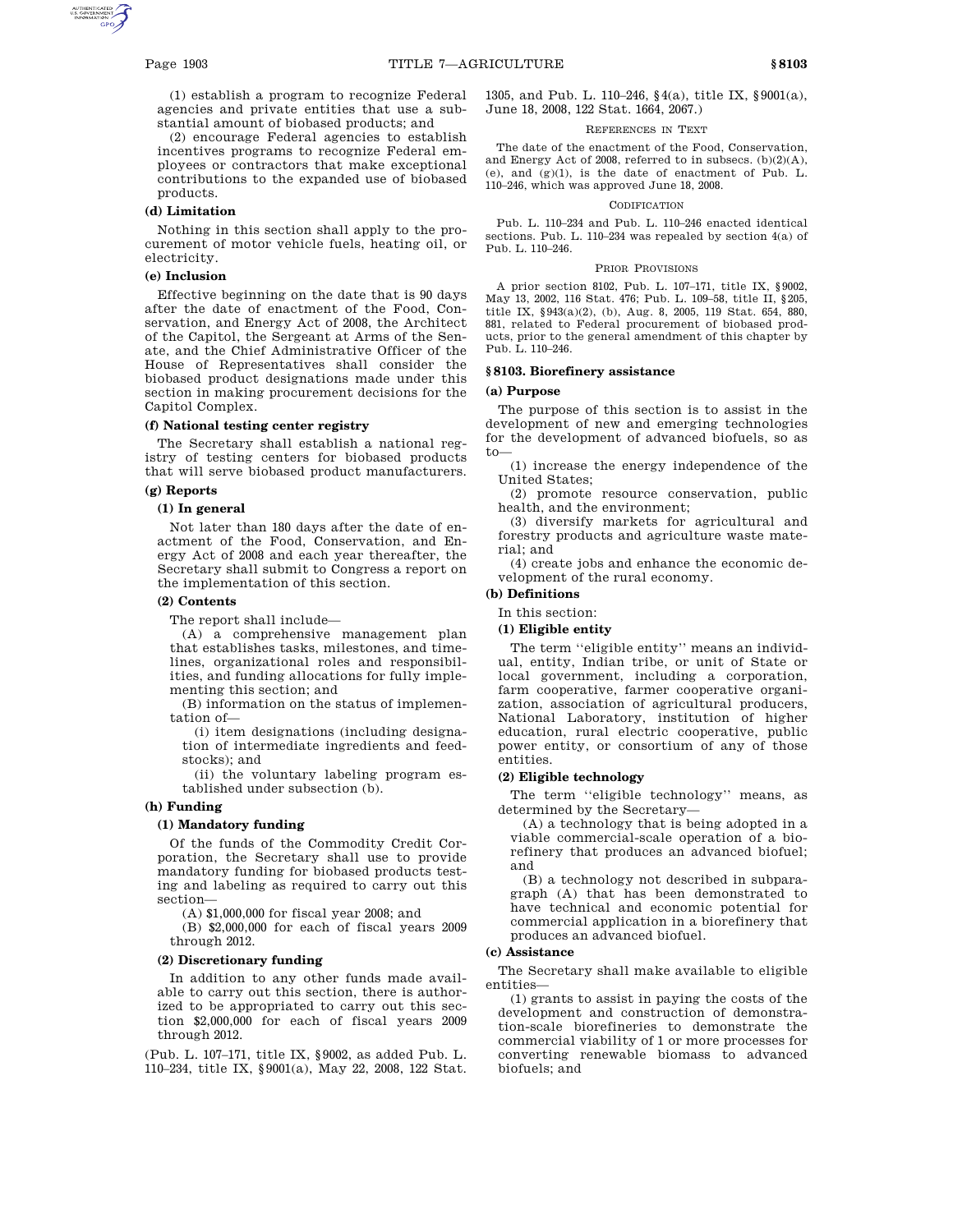(2) guarantees for loans made to fund the development, construction, and retrofitting of commercial-scale biorefineries using eligible technology.

## **(d) Grants**

## **(1) Competitive basis**

The Secretary shall award grants under subsection  $(c)(1)$  on a competitive basis.

## **(2) Selection criteria**

# **(A) In general**

In approving grant applications, the Secretary shall establish a priority scoring system that assigns priority scores to each application and only approve applications that exceed a specified minimum, as determined by the Secretary.

## **(B) Feasibility**

In approving a grant application, the Secretary shall determine the technical and economic feasibility of the project based on a feasibility study of the project described in the application conducted by an independent third party.

#### **(C) Scoring system**

In determining the priority scoring system, the Secretary shall consider—

(i) the potential market for the advanced biofuel and the byproducts produced;

(ii) the level of financial participation by the applicant, including support from non-Federal and private sources;

(iii) whether the applicant is proposing to use a feedstock not previously used in the production of advanced biofuels;

(iv) whether the applicant is proposing to work with producer associations or cooperatives;

(v) whether the applicant has established that the adoption of the process proposed in the application will have a positive impact on resource conservation, public health, and the environment;

(vi) the potential for rural economic development;

(vii) whether the area in which the applicant proposes to locate the biorefinery has other similar facilities;

(viii) whether the project can be replicated; and

(ix) scalability for commercial use.

## **(3) Cost sharing**

## **(A) Limits**

The amount of a grant awarded for development and construction of a biorefinery under subsection (c)(1) shall not exceed an amount equal to 30 percent of the cost of the project.

# **(B) Form of grantee share**

#### **(i) In general**

The grantee share of the cost of a project may be made in the form of cash or material.

#### **(ii) Limitation**

The amount of the grantee share that is made in the form of material shall not exceed 15 percent of the amount of the grantee share determined under subparagraph (A).

## **(e) Loan guarantees**

# **(1) Selection criteria**

#### **(A) In general**

In approving loan guarantee applications, the Secretary shall establish a priority scoring system that assigns priority scores to each application and only approve applications that exceed a specified minimum, as determined by the Secretary.

## **(B) Feasibility**

In approving a loan guarantee application, the Secretary shall determine the technical and economic feasibility of the project based on a feasibility study of the project described in the application conducted by an independent third party.

## **(C) Scoring system**

In determining the priority scoring system for loan guarantees under subsection (c)(2), the Secretary shall consider—

(i) whether the applicant has established a market for the advanced biofuel and the byproducts produced;

(ii) whether the area in which the applicant proposes to place the biorefinery has other similar facilities;

(iii) whether the applicant is proposing to use a feedstock not previously used in the production of advanced biofuels;

(iv) whether the applicant is proposing to work with producer associations or cooperatives;

(v) the level of financial participation by the applicant, including support from non-Federal and private sources;

(vi) whether the applicant has established that the adoption of the process proposed in the application will have a positive impact on resource conservation, public health, and the environment;

(vii) whether the applicant can establish that if adopted, the biofuels production technology proposed in the application will not have any significant negative impacts on existing manufacturing plants or other facilities that use similar feedstocks:

(viii) the potential for rural economic development;

(ix) the level of local ownership proposed in the application; and

(x) whether the project can be replicated. **(2) Limitations**

# **(A) Maximum amount of loan guaranteed**

The principal amount of a loan guaranteed under subsection (c)(2) may not exceed \$250,000,000.

## **(B) Maximum percentage of loan guaranteed (i) In general**

Except as otherwise provided in this subparagraph, a loan guaranteed under subsection  $(c)(2)$  shall be in an amount not to exceed 80 percent of the project costs, as determined by the Secretary.